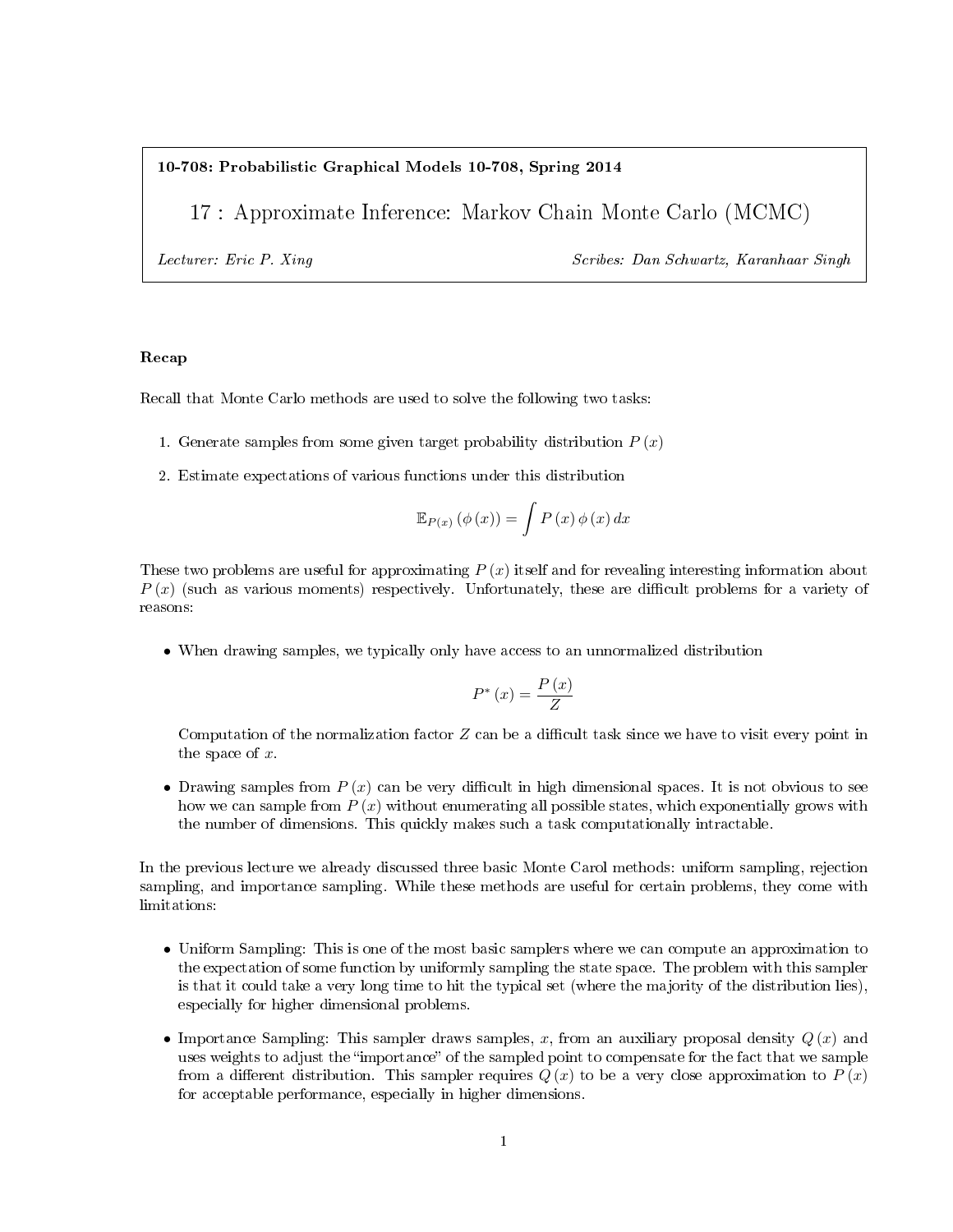• Rejection Sampling: This sampler also draws samples, x, from an auxiliary proposal density  $Q(x)$ but adjusts the importance of the sampled points through rejection. Like importance sampling, this sampler requires  $Q(x)$  to be a very close approximation to  $P(x)$  for acceptable performance, especially in higher dimensions.

All of these methods also suffer from the problem that the variance of the sample can be small even if the sample is not a good representation of the true distribution.

If we use an adaptive proposal  $Q(x'|x^{(t)})$  as opposed to a fixed  $Q(x')$ , we can relax the requirement imposed by importance and rejection sampling that  $Q(x')$  must be very similar to  $P(x')$ . This intuition motivates the use of Markov Chain Monte Carol (MCMC) algorithms. Intuitively, we want to move a little away from the space we have already sampled according to a probability distribution that takes into account both the true probability and the sampling distribution.

### Metropolis-Hastings algorithm

One such MCMC method is the Metropolis-Hastings algorithm:

- 1. Initialize the starting state  $x^{(t)}$  at  $t = 0$
- 2. Draw a sample  $x'$  from the proposal  $Q(x'|x^{(t)})$ . Note that this proposal is now a function of the previously drawn sample  $x^{(t)}$  (at time step  $t$ )
- 3. Decide whether we should accept this new state by first computing the following ratio of importance sampling weights of  $x'$  and  $x^{(t)}$ :

$$
\alpha = \frac{W_{x'}}{W_{x^{(t)}}} = \frac{P^*\left(x'\right)Q\left(x^{(t)}|x'\right)}{P^*\left(x^{(t)}\right)Q\left(x'|x^{(t)}\right)}
$$

Where

$$
W_{x'} = \frac{P^* (x')}{Q (x' | x^{(t)})}, W_{x^{(t)}} = \frac{P^* (x^{(t)})}{Q (x^{(t)} | x')}
$$

We accept the new state with a probability of

$$
A\left(x'|x^{(t)}\right) = \min\left(1, \alpha\right)
$$

If the new state is accepted, we define the new state to be the value we had just drawn:  $x^{(t+1)} \leftarrow x'$ , otherwise, the new state is simply set to be the previous state:  $x^{(t+1)} \leftarrow x^{(t)}$ . Note that because P is in both the numerator and denominator, we can use the unnormalized  $P^*$  and there is no need to find the partition function  $Z$ . Compare this update to the rejection sampling algorithm where rejected samples are thrown away. In this case, a rejection results in the same sample being written to the list of collected samples.

4. Repeat steps 2 and 3 until the samples "converge". This process is called the burn-in period and the definition of convergence will be covered later in this writeup.

This ratio,  $A(x'|x^{(t)})$ , is the ratio of the probability of going from  $x'$  to  $x^{(t)}$  versus going from  $x^{(t)}$  to  $x'$ . When the ratio is higher,  $x'$  is a good place to move in the sample space. When the ratio is low, the algorithm mostly will stay at  $x^{(t)},$  but the kernel  $Q$  still spreads the area we may move to around the sample space.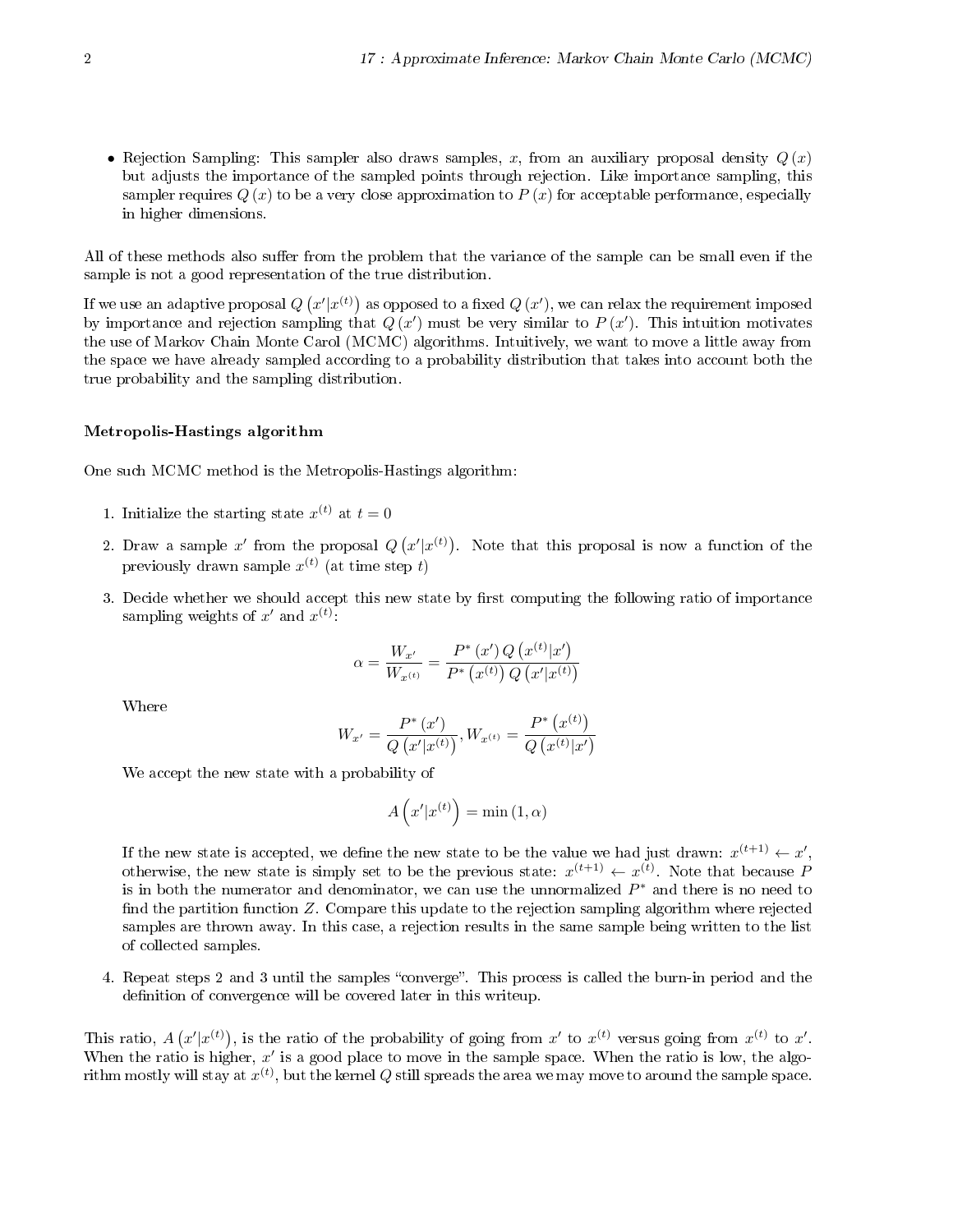The Metropolis-Hastings algorithm will seize events that are rare under  $Q$  but have high probability under  $P$ , causing a dramatic shift in the proposal distribution Q. One issue with the algorithm is that it can be hard to move from one high probability space to another across a low probability space. Although Metropolis-Hastings will converge to the true distribution, with certain exceptions, there are no guarantees to when. In practice, 5000-10000 iterations are typically used as the burn-in period.

#### Metropolis-Hastings example

Consider the task of sampling from a bimodal distribution  $P(x)$ . We can define our adaptive proposal distribution,  $Q(x'|x^{(t)})$ , to be a Gaussian distribution whose mean is the previous state  $x^{(t)}$  and whose standard deviation is fixed.



In this figure,  $x^{(0)}$  is the initial state serving as the mean of the adaptive proposal distribution in this state. We sample x', accept this sample based on the criteria detailed above, set the next state  $x^{(1)}$  to be this accepted state, update the mean of the adaptive proposal distribution, and repeat. Note that  $x^{(3)}$  marks a rejected sample since this state is set to be the previous state,  $x^{(2)}$ .

### Metropolis-Hastings convergence

Recall that in rejection sampling all accepted points are independently drawn samples from the target distribution. This desirable property comes at the cost of having a low acceptance rate, especially when the proposal distribution is not a good approximation of the target distribution. The Metropolis-Hastings algorithm, on the other hand, will generate samples based on a Markov process. Since a given sample is dependent on the state of the previous sample, the samples generated are clearly not independent from each other. In order to obtain samples that are effectively independent, we may need to run the algorithm for a considerable amount of time. A good rule of thumb is that if the largest length scale of the state space of the target distribution is L and the smallest length scale of the state space of the proposal distribution is  $\epsilon$ , we can define a lower bound on the number of iterations of the Metropolis-Hastings method:

$$
T \approx \left(\frac{L}{\epsilon}\right)^2
$$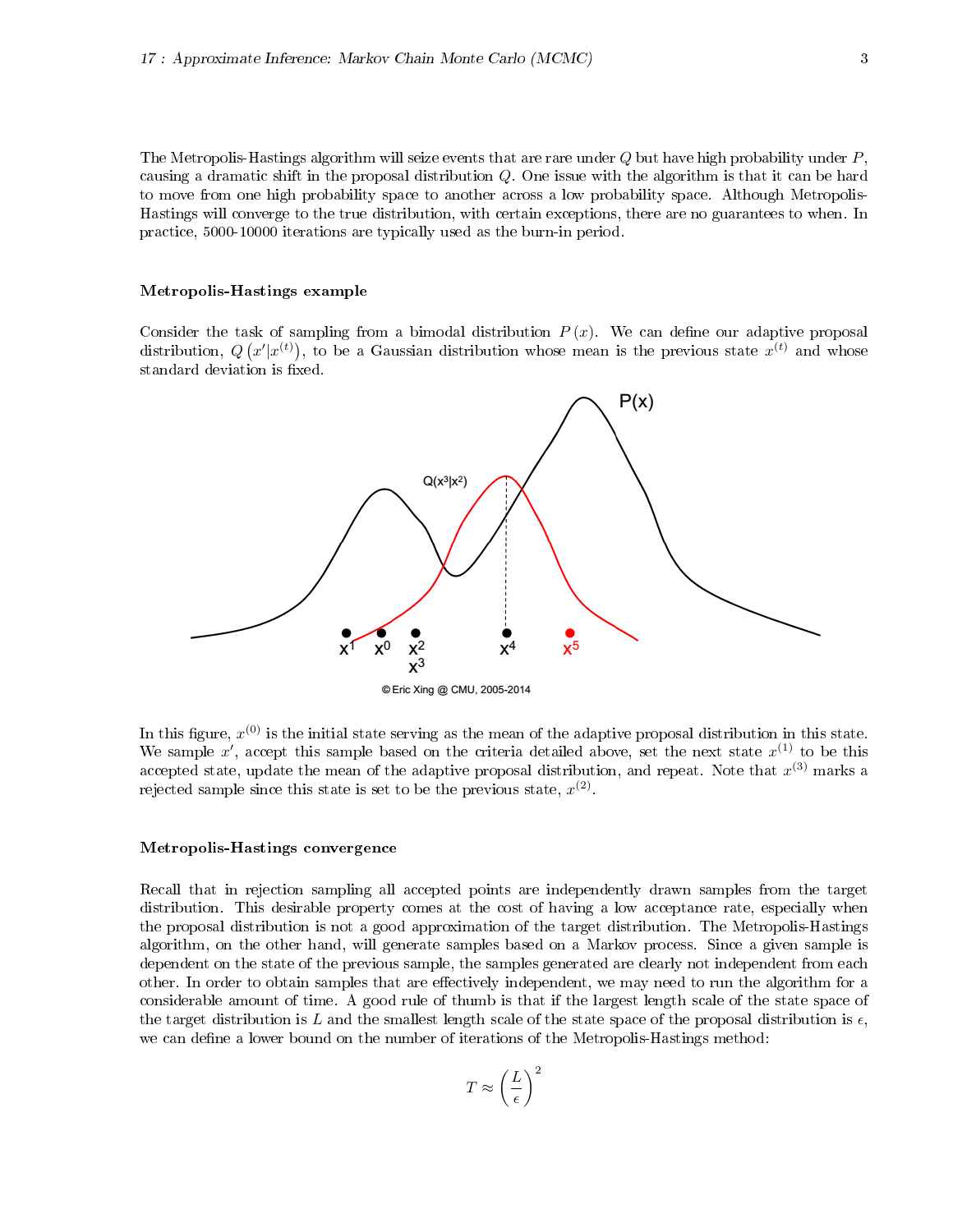Adjusting the length scale of the proposal distribution results in a trade-off between the acceptance rate and the level of dependence between consecutive samples. Recall that in high dimensional spaces, most of the mass tends to be concentrated in small portions of the state space. Thus if the length scale  $\epsilon$  is too large, the sampler will tend to pick points in low probability parts of the true distribution and the rejection rate will be high. However, if the length scale is too small, the sampler will take longer to explore the state space and therefore take longer to converge. Intuitively, we can set  $\epsilon$  to be a number smaller than, but on a similar order of magnitude, to  $L$ , but we do have to be careful as selection of the optimal  $\epsilon$  is highly dependent on the properties of the target distribution.

We can monitor convergence by plotting samples over multiple runs of a Metropolis-Hastings sampling method. If the resultant chains are well mixed, then we can state that samples have probably converged, otherwise we should continue the burn in process.



© Eric Xing @ CMU, 2005-2014

One problem with visualizing the chains in this way is that visualizing all dimensions of random variables becomes hard as we increase the dimensionality of the problem. One way to mitigate this issue is to plot the complete log-likelihood function, which is dependent on all model random variables over time. Typically, we will see the log-likelihood plateau once we approach convergence.



© Eric Xing @ CMU, 2005-2014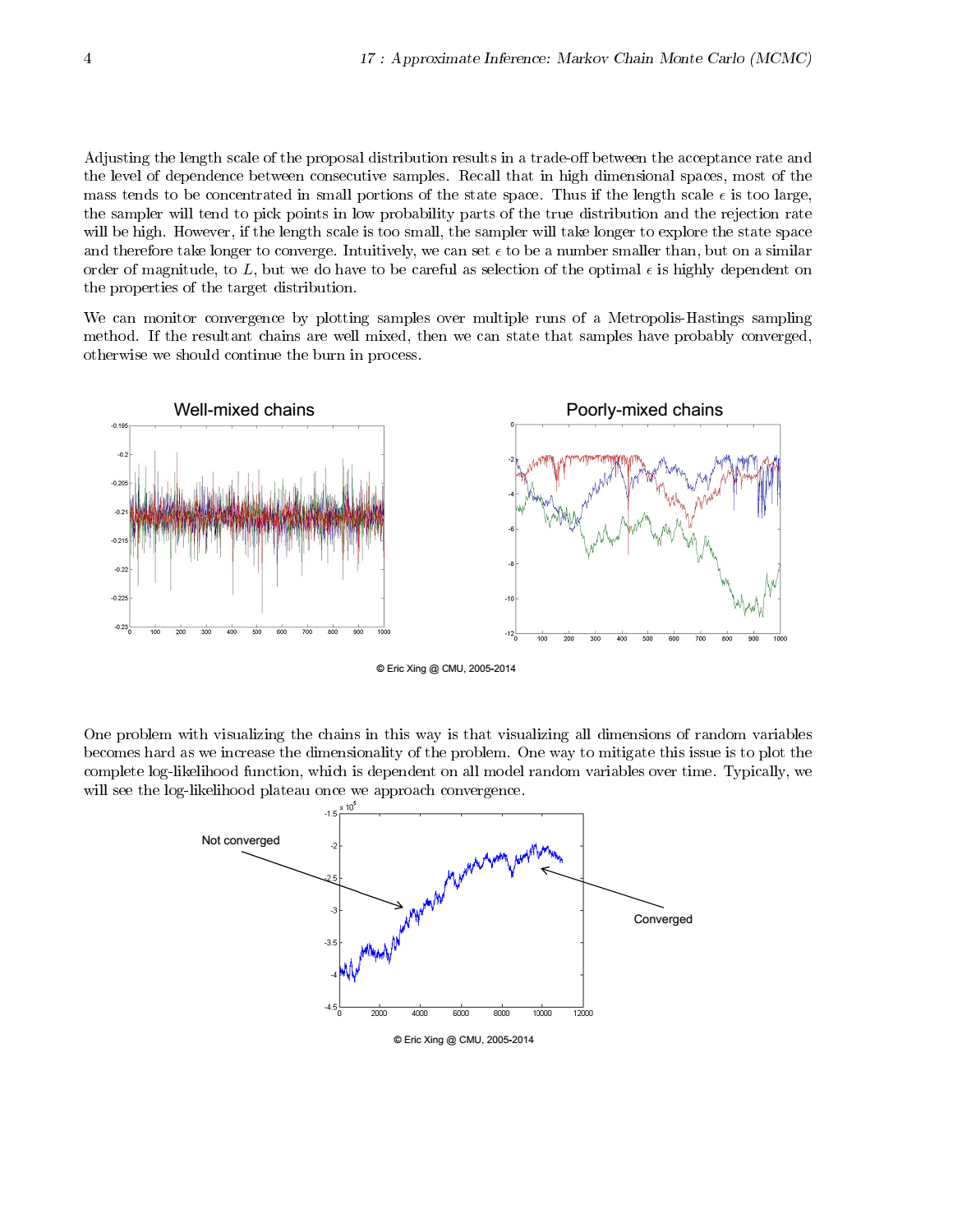### Markov chains

At its core, the Metropolis-Hasting method is based on states selected by a Markov chain. A Markov chain is a sequence of random variables that satisfy the Markov property which states that each variable is conditionally independent of its ancestors given its parent. Define  $p^{(t)}\left(x\right)$  to be the probability distribution of the state at time step t and  $\pi(x)$  as the true distribution. We define a Markov chain by an initial probability distribution  $p^{(0)}(x)$  and a transitional probability  $T(x'|x)$ .

For sampling, we consider only homogeneous Markov chains, where  $T(x'|x)$  is independent of the time step t. In the case of Metropolis-Hastings, the transition probability is:  $T(x'|x) = A(x'|x)Q(x'|x)$ 

It is often helpful to think of an MCMC sampler as moving from one distribution of states to another, rather than from one state to another. This can be formalized:

$$
p^{(t+1)}(x') = \int T(x'|x)p^{(t)}(x)dx
$$

When designing a Markov chain for sampling, we must ensure that the following properties hold:

1. The target distribution must be an invariant distribution of the chain. Formally:

$$
\pi(x') = \int T(x'|x) \pi(x) dx \,\forall x'
$$

2. The Markov chain must be ergodic. Intuitively, this means that we can reach the final stationary distribution no matter what initial distribution we start with. Formally:

$$
\forall p^{(0)}(x), \text{ as } t \to \infty:
$$

$$
p^{(t)}(x) \to \pi(x)
$$

In order for a Markov chain to be ergodic, the following two properties must hold:

- (a) The chain must be irreducible. Specifically, we must be able to reach all parts of the state space in a finite number of steps. This property ensures that the sampler can populate the whole state space.
- (b) The chain must be aperiodic. Specifically, the chain will not tend towards a periodic limit-cycle where we can only reach a certain subset of states at any time step. In other words, we must be able to reach all states at any given time step. This property ensures that the sampler does not get stuck in a cycle. A simple example of a periodic limit-cycle is the random walk along the edges of a square - we cannot move to the vertex across the diagonal of the square at any given time step.

The detailed balance property is defined as follows:

$$
T(x'|x) P(x) = T(x|x') P(x') \forall x, x'
$$

Markov chains that satisfy this property are called reversible Markov chains. We can actually prove that all reversible Markov chains will converge to the target distribution, in other words, all reversible Markov chains have a stationary distribution. Detailed balance is a sufficient, but not necessary condition for having a stationary distribution:

$$
T(x'|x) P(x) = T(x|x') P(x') \forall x, x'
$$

Take the sum over the space of  $x'$  on both sides

$$
\sum_{x'} T(x'|x) P(x) = \sum_{x'} T(x|x') P(x') \forall x, x'
$$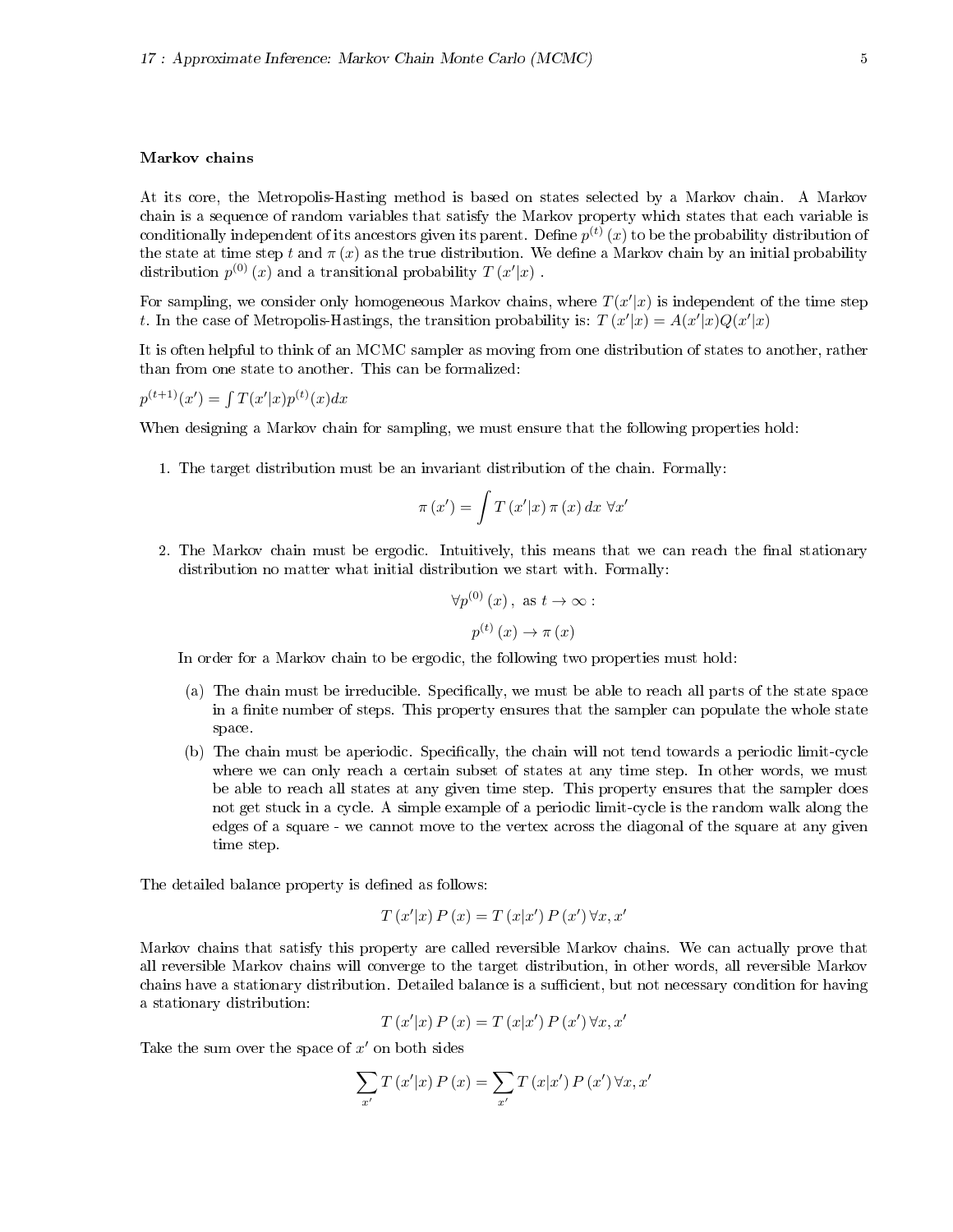Pull out  $P(x)$ , which is not a function of  $x'$ 

$$
P(x) \sum_{x'} T(x'|x) = \sum_{x'} T(x|x') P(x') \forall x, x'
$$

Note that summation over the entire space of any probability distribution is 1, so we can eliminate the first summation

$$
P(x) = \sum_{x'} T(x|x') P(x') \forall x, x'
$$

This is the definition of a stationary distribution.

Metropolis-Hastings is an example of a reversible Markov chain:

$$
T(x'|x) = Q(x'|x)A(x'|x)
$$

$$
A(x'|x) = \min\left(1, \frac{P(x')Q(x|x')}{P(x)Q(x'|x)}\right)
$$

Assume without loss of generality

$$
A(x'|x) \le 1 \Rightarrow A(x'|x) = \frac{P(x')Q(x|x')}{P(x)Q(x'|x)}
$$

$$
\Rightarrow P(x)Q(x'|x)A(x'|x) = P(x')Q(x|x')
$$

Note:

$$
A(x'|x) \leq 1 \Rightarrow \frac{P(x')Q(x|x')}{P(x)Q(x'|x)} \leq 1 \Rightarrow \frac{P(x)Q(x'|x)}{P(x')Q(x|x')} \geq 1 \Rightarrow A(x|x') = 1
$$

Therefore (multiplying by a special form of 1)

$$
P(x)Q(x'|x)A(x'|x) = P(x')Q(x|x')A(x|x')
$$

This is detailed balance

$$
P(x)T(x'|x) = P(x')T(x|x')
$$

One way to construct Markov chains is by mixing base transition functions,  $B$ , to define our transition matrix  $T$  . When transitioning to a new state, we pick a base transition function at random defined by a set of probabilities associated with each base transition function. The individual base transition functions do not need to be ergodic but all must keep the invariance property satisfied.

#### Gibbs Sampling

Gibbs sampling is a special case of the Metropolis-Hastings method where the proposal distributions are tractable conditional distributions on  $P(x)$ . Specifically, we assume that the conditional distributions hold the following form:  $P(x_i|\{x_j\} \forall j \neq i)$   $\forall i$ . This form of the proposal distribution fits very nicely with various probabilistic graphical models such as mixture models and Latent Dirichlet allocation models. The algorithm of the Gibbs sampler is very similar to the standard Metropolis-Hastings algorithm:

1. For a model that contains K variables, initialize the starting states  $x_1^{(t)}, \ldots, x_K^{(i)}$  at  $t = 0$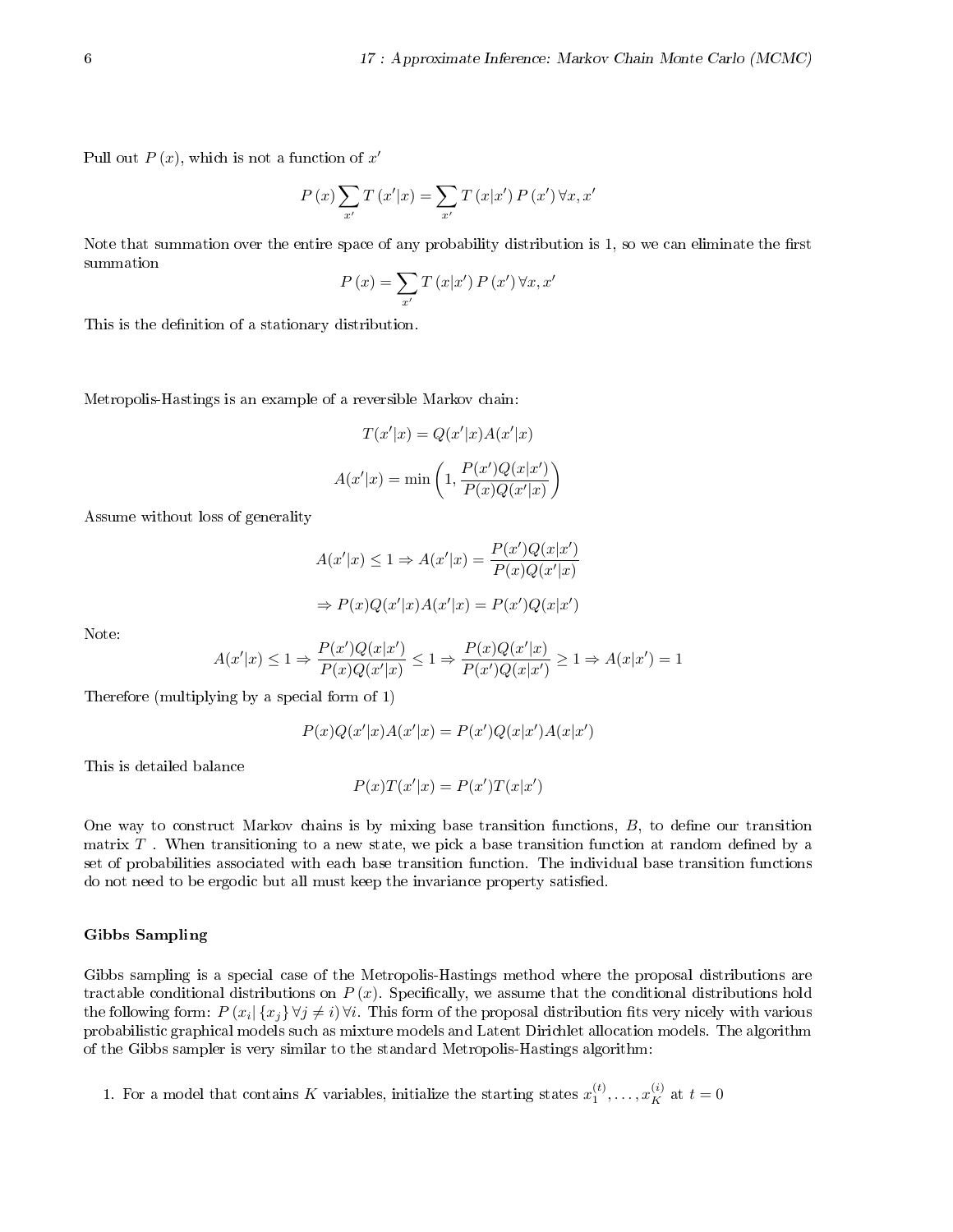2. For some ordering of the  $K$  variables, draw samples one parameter at a time:

$$
x_1^{(t+1)} \sim P\left(x_1'|x_2^{(t)},...x_K^{(t)}\right)
$$
  

$$
\vdots
$$
  

$$
x_K^{(t+1)} \sim P\left(x_k'|x_1^{(t)},...x_{K-1}^{(t)}\right)
$$

3. Repeat until convergence.

To see that Gibbs sampling is a special case of Metropolis-Hastings:

Define  $x_i$  to be the  $i^{th}$  element of the feature vector  $x$  and  $x_{-i}$  to be all other elements. Let

$$
Q(x_i^\prime,x_{-i}|x_i,x_{-i})=P(x_i^\prime|x_{-i})
$$

then

$$
A(x'_i, x_{-i}|x_i, x_{-i}) = \min\left(1, \frac{P(x'_i, x_{-i})Q(x_i, x_{-i}|x'_i, x_{-i})}{P(x_i, x_{-i})Q(x'_i, x_{-i}|x_i, x_{-i})}\right)
$$

$$
= \min\left(1, \frac{P(x'_i, x_{-i})P(x_i|x_{-i})}{P(x_i, x_{-i})P(x'_i|x_{-i})}\right)
$$

$$
= \min\left(1, \frac{P(x'_i|x_{-i})P(x_{-i})P(x_i|x_{-i})}{P(x_i|x_{-i})P(x_{-i})P(x'_i|x_{-i})}\right)
$$

$$
= \min(1, 1) = 1
$$

Thus,  $A(x'|x)$  is always 1 in the Gibbs special case of Metropolis-Hastings, so every sample is accepted.

If we are performing Gibbs sampling on a distribution that can be modeled by a probabilistic graphical model, the complicated form of the conditional distribution can be simplified by conditioning only on the Markov Blanket. Since Gibbs sampling is a Metropolis-Hastings method, it will produce samples that are not independent from each other meaning that it may take a considerable amount of time before the algorithm generates an independent sample. Specifically, the lower bound on the number of iterations required to generate an independent sample is  $\left(\frac{L}{\epsilon}\right)^2$ .

### Rao-Blackwell/Collapsed Gibbs

Rao-Blackwell is a very general method that can be applied to many types of sampling. When parts of a distribution can be computed analytically, some random variables can be integrated out of the distributions of interest to reduce the variance of the sampling procedure. This can have a large effect on the number of samples that need to be taken before convergence.

One example of Rao-Blackwell is the collapsed Gibbs sampler inference algorithm used by Griths and Steyvers for finding word-topic assignments in their mixture model for finding scientific topics. The key insight to this sampler is that we can integrate out certain random variables such that we only need to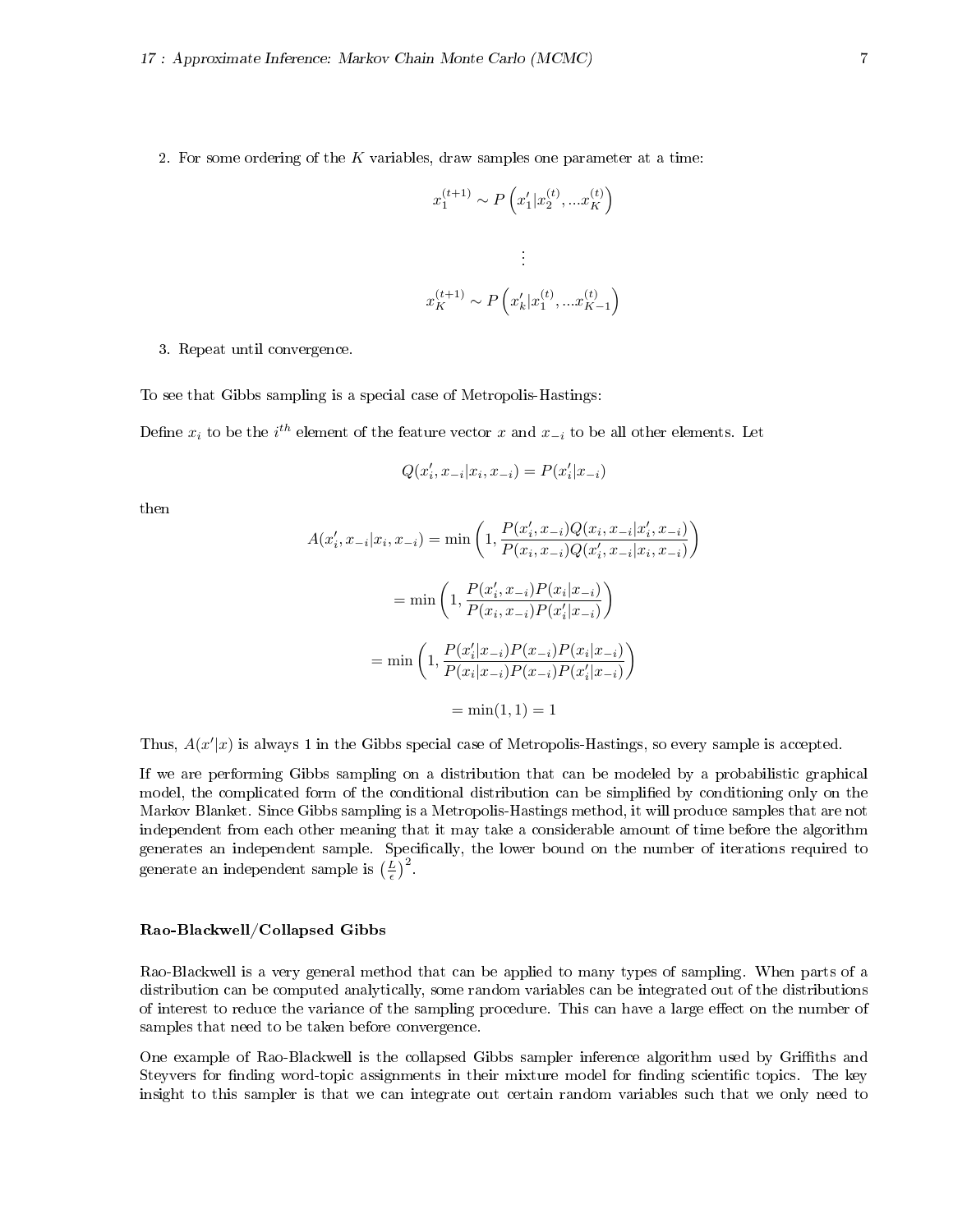

sample the variable of interest, the word-topic assignments z.

© Eric Xing @ CMU, 2005-2014

Since we have integrated over the topics and topic vectors, only samples of z need to be taken. Since  $\pi$  and B are drawn from Dirichlet distributions, they can be integrated out of the conditional distribution of  $z_i$ .

Thus, after integration, the conditional probability distribution,  $P\left(z_i|z_{-i},w\right)$ , is the product of two Dirichlet-Multinomial conditional distributions (note that after integrating out  $\pi$ , the  $\{z_i\}$  become dependent on each other).

$$
P(z_i = j | z_{-i}, w) \propto \left[ \frac{n_{-i,j}^{(w_i)} + \beta}{n_{-i,j}^{(\cdot)} + W\beta} \right] \left[ \frac{n_{-i,j}^{(d_i)} + \alpha}{n_{-i,j}^{(\cdot)} + T\alpha} \right]
$$

The first term of this equation represents the word-topic term and the second represents the doc-topic term. Each  $n$  term represents the number of word positions within the domain specified by the superscript for a given topic j (excluding  $w_i$ ).

### Auto-correlation

Given an execution of a Markov chain, we can plot the auto-correlation of the resultant states. The autocorrelation function gives us a measure of how correlated nearby samples are to each other. This can help us determine when two samples are "far enough" to be considered independent draws. We define the autocorrelation function as follows:

$$
R_x (k) = \frac{\sum_{t=1}^{n-k} (x_t - \bar{x}) (x_{t+k})}{\sum_{t=1}^{n-k} (x_t - \bar{x})}
$$

We can also define the Sample Size Inflation Factor (SSIF) which is based on two adjacent draws:

$$
s_x = \frac{1 + R_x(1)}{1 - R_x(1)}
$$

The SSIF gives us a measure of "effective sample size". We can define the effective sample size as  $\frac{n}{s}$  where a higher auto-correlation gives us a smaller effective sample size.